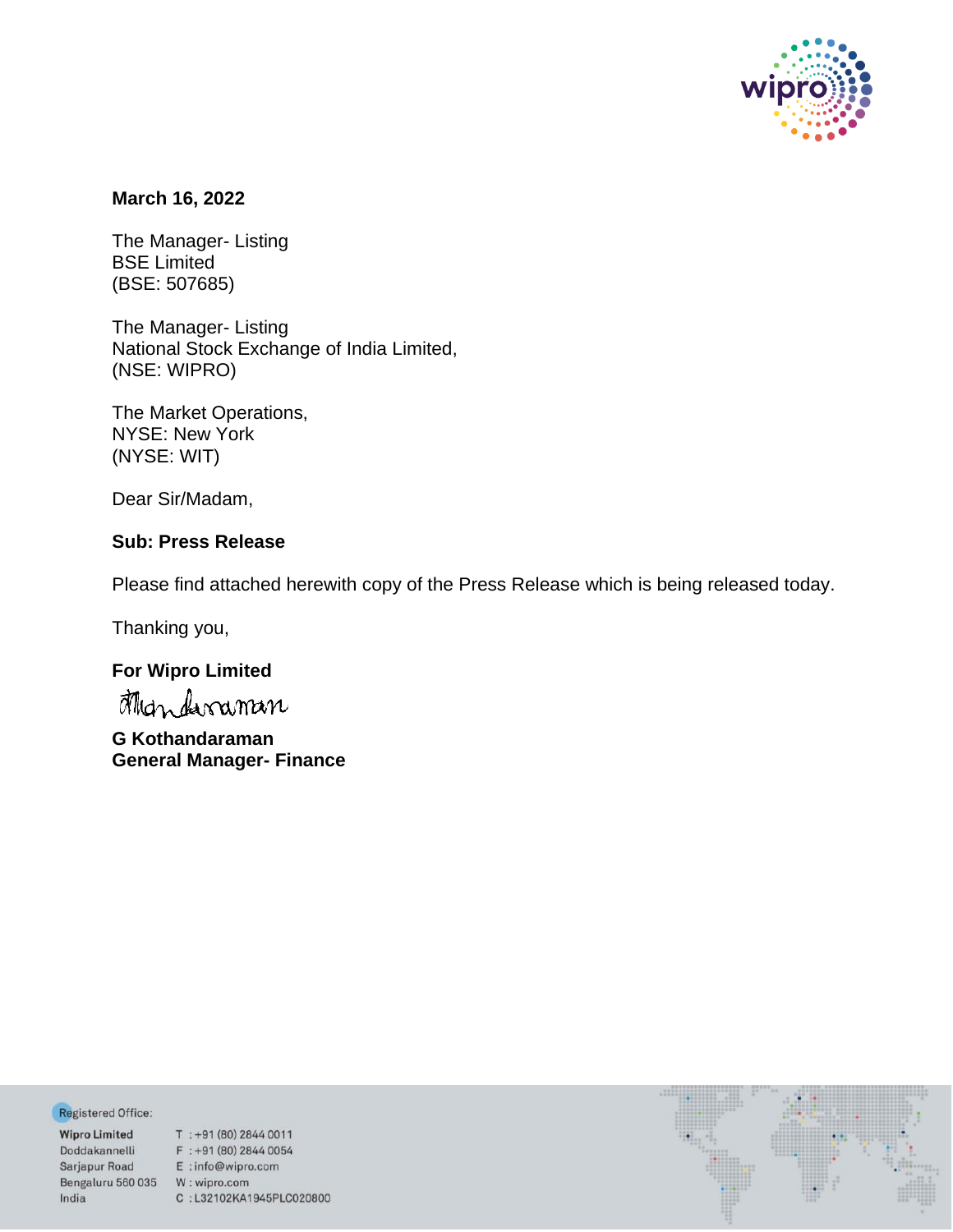

# **Wipro Re-appraised at Maturity Level 5 in CMMI® Development V2.0**

**Bangalore, India – March 16, 2022**: Wipro Limited (NYSE: WIT, BSE: 507685, NSE: WIPRO), a leading global information technology, consulting and business process services company, announced that it has been assessed at Level 5 in CMMI® for Development V2.0.

The appraisal identified salient strengths such as leadership commitment to quality and delivery excellence through various initiatives and adoption of multiple models, frameworks, and standards. In addition, the appraisal highlighted well established process ecosystems with deep measurement analytics employing statistical and quantitative models to stabilize, predict and multiply the capabilities to deliver value to its clients. The consistent emphasis on innovation which led Wipro to ingrain creativity as part of its organizational culture has been highlighted as well.

**KK Raman, Partner, Business Excellence and Learning Services, KPMG in India,** said "Wipro has been leveraging the CMMI model for a long time and has consistently identified improvement opportunities through internal and external evaluations & appraisals."

**Sanjeev Singh, Chief Operations Officer, Wipro Limited,** said, "This appraisal affirms Wipro's commitment to deliver high-quality solutions, predictable delivery, superlative customer experience and a strong alignment of our processes with customer needs and business objectives. The CMMI journey helps us deliver high customer satisfaction and secures our marketleading position in quality."

**Dr. Hariprasad Reddy, Chief Quality Officer, Wipro Limited,** said, "Flawless execution and predictable delivery are key aspects for customer delight. Various methodologies and frameworks coupled with CMMI are helping us to bring the culture of process optimization for delivering superior quality product and service to our customers."

An appraisal at CMMI Maturity Level 5 indicates that an organization is performing at an "optimizing" level. An organization operating at this level continually improve their processes based on a quantitative understanding of its business objectives and performance and uses a quantitative approach to understand the variation inherent in the process and the causes of process outcomes to drive business performance. This appraisal validates Wipro's process capabilities and demonstrates the company's commitment to continuous improvement and robust governance for performance excellence.

## **About Wipro Limited**

Wipro Limited (NYSE: WIT, BSE: 507685, NSE: WIPRO) is a leading global information technology, consulting and business process services company. We harness the power of cognitive computing, hyper-automation, robotics, cloud, analytics and emerging technologies to help our clients adapt to the digital world and make them successful. A company recognized globally for its comprehensive portfolio of services, strong commitment to sustainability and good